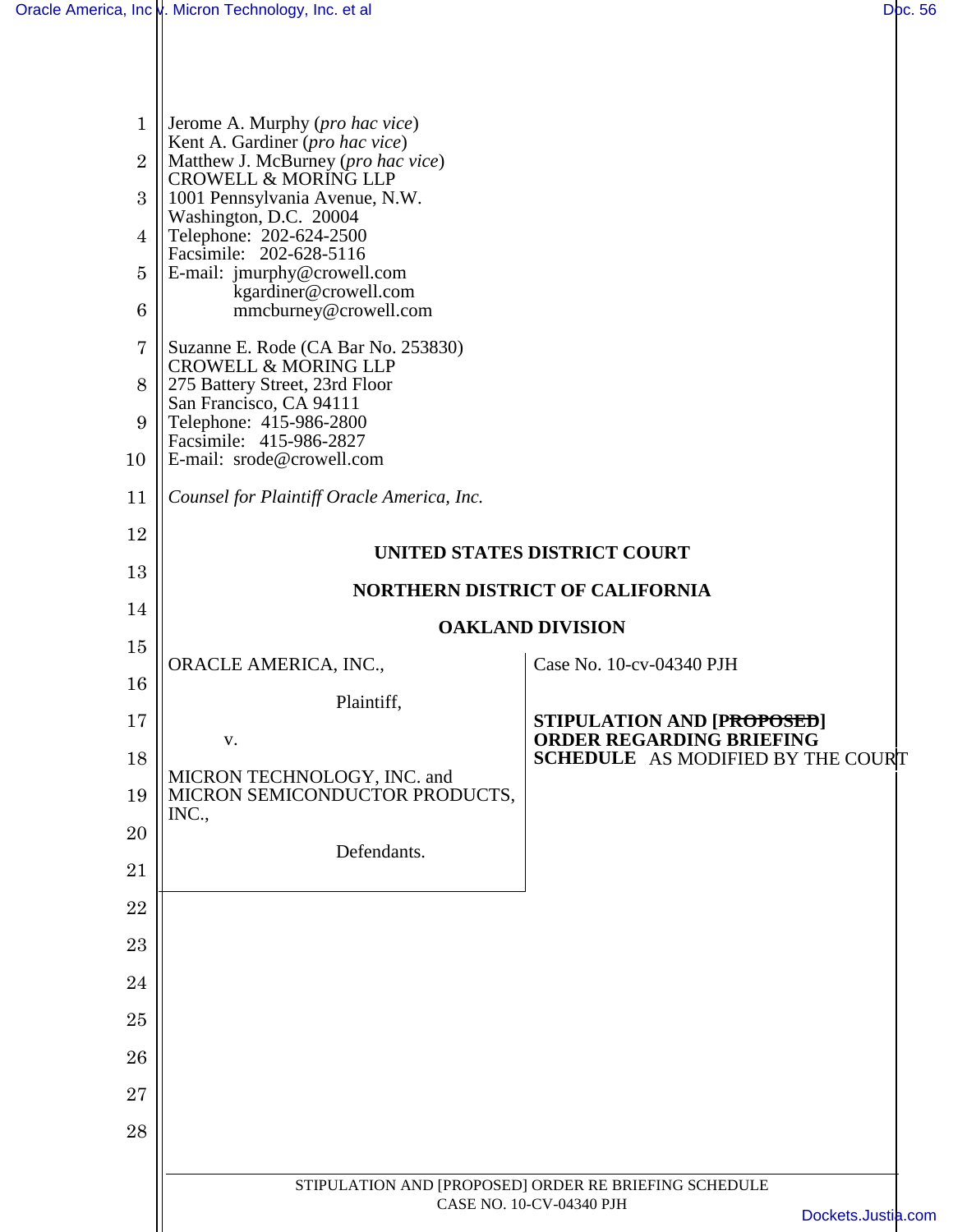| $\mathbf{1}$   |                                                                                                    |                                                          | <b>WHEREAS</b> , on May 9, 2011, Plaintiff Oracle America, Inc. ("Oracle") filed a Motion to       |
|----------------|----------------------------------------------------------------------------------------------------|----------------------------------------------------------|----------------------------------------------------------------------------------------------------|
| $\overline{2}$ | Strike the Twenty-first Affirmative Defense Asserted in Defendants' Micron Technology, Inc.        |                                                          |                                                                                                    |
| 3              | and Micron Semiconductor Products, Inc.'s (collectively, "Micron") Amended Answer ("Motion         |                                                          |                                                                                                    |
| 4              | to Strike") (Doc. No. 53);                                                                         |                                                          |                                                                                                    |
| 5              | <b>WHEREAS</b> , the hearing date noticed for the Motion to Strike is June 22, 2011;               |                                                          |                                                                                                    |
| 6              | <b>WHEREAS</b> , the Civil Local Rules require that Micron's opposition to the Motion to           |                                                          |                                                                                                    |
| 7              | Strike be filed on or before June 1, 2011, and that Oracle's reply to Micron's opposition be filed |                                                          |                                                                                                    |
| 8              | on or before June 8, 2011; and                                                                     |                                                          |                                                                                                    |
| 9              |                                                                                                    |                                                          | <b>WHEREAS</b> , the parties believe that additional briefing time will enable them to more        |
| 10             |                                                                                                    |                                                          | fully address the important issues set forth in the Motion to Strike and that a later hearing date |
| 11             | will help alleviate the Court's busy schedule;                                                     |                                                          |                                                                                                    |
| 12             |                                                                                                    |                                                          | NOW, THEREFORE, IT IS HEREBY STIPULATED AND AGREED as follows:                                     |
| 13             | 1.                                                                                                 |                                                          | Micron's opposition to the Motion to Strike shall be due June 10, 2011;                            |
| 14             | 2.                                                                                                 |                                                          | Oracle's reply to Micron's opposition shall be due June 24, 2011; and                              |
| 15             | 3.                                                                                                 |                                                          | The hearing on the Motion to Strike shall be held on July $\ddot{+}3$ , 2011, or as soon           |
| 16             |                                                                                                    | thereafter as shall be decided by the Court.             |                                                                                                    |
| 17             |                                                                                                    |                                                          |                                                                                                    |
| 18             | IT IS SO STIPULATED                                                                                |                                                          |                                                                                                    |
| 19             |                                                                                                    |                                                          |                                                                                                    |
| 20             | DATE: May 13, 2011                                                                                 |                                                          |                                                                                                    |
| 21             |                                                                                                    |                                                          |                                                                                                    |
| 22             |                                                                                                    | <b>CROWELL &amp; MORING LLP</b>                          | GIBSON, DUNN & CRUTCHER LLP                                                                        |
| 23             |                                                                                                    |                                                          |                                                                                                    |
| 24             | s/Jerome A. Murphy<br>Jerome A. Murphy                                                             |                                                          | s/Joel S. Sanders<br>Joel S. Sanders                                                               |
| 25<br>26       | Crowell & Moring LLP                                                                               | 1001 Pennsylvania Avenue, N.W.<br>Washington, D.C. 20004 | Gibson, Dunn & Crutcher LLP<br>555 Mission Street, Suite 3000<br>San Francisco, CA 94105           |
| 27             |                                                                                                    | Counsel for Plaintiff Oracle America, Inc.               | Counsel for Defendants Micron Technology,<br>Inc. and Micron Semiconductor Products,               |
| 28             |                                                                                                    |                                                          | Inc.                                                                                               |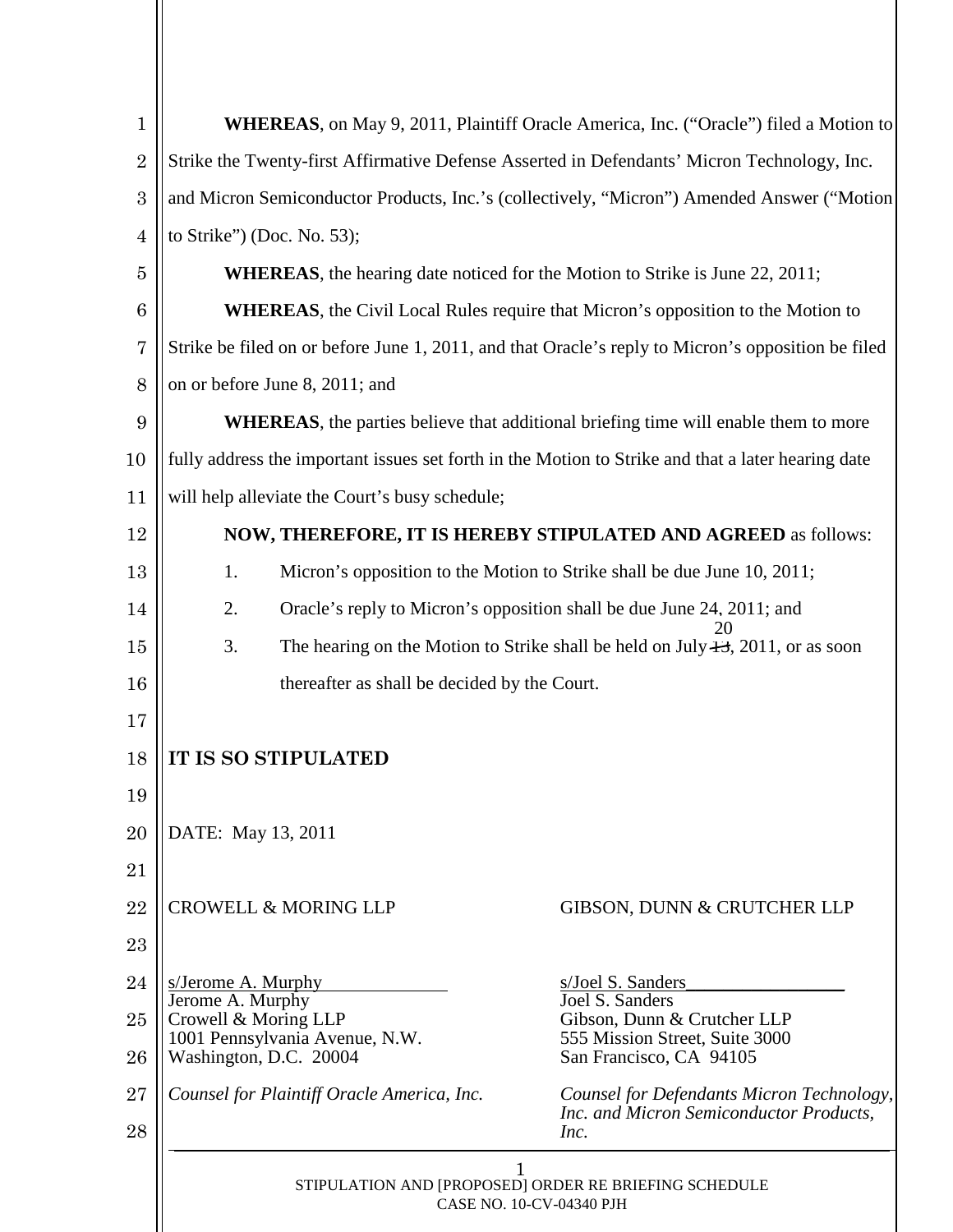| $\mathbf 1$      | <b>ATTESTATION OF FILING</b>                                                                        |  |  |
|------------------|-----------------------------------------------------------------------------------------------------|--|--|
| $\overline{2}$   | Pursuant to General Oder No. 45 § X(B), I hereby attest that I have obtained concurrence            |  |  |
| $\overline{3}$   | in the filing of this Stipulation and [Proposed] Order Regarding Briefing Schedule from all the     |  |  |
| $\boldsymbol{4}$ | parties listed in the signature blocks above.                                                       |  |  |
| $\bf 5$          |                                                                                                     |  |  |
| $\,6$            | By: S/Jerome A. Murphy<br>Jerome A. Murphy                                                          |  |  |
| $\overline{7}$   |                                                                                                     |  |  |
| $8\,$            |                                                                                                     |  |  |
| $\boldsymbol{9}$ |                                                                                                     |  |  |
| $10\,$           |                                                                                                     |  |  |
| $11\,$           |                                                                                                     |  |  |
| $12\,$           |                                                                                                     |  |  |
| $13\,$           |                                                                                                     |  |  |
| 14               |                                                                                                     |  |  |
| $15\,$           |                                                                                                     |  |  |
| $16\,$           |                                                                                                     |  |  |
| $17\,$           |                                                                                                     |  |  |
| $18\,$           |                                                                                                     |  |  |
| 19               |                                                                                                     |  |  |
| $20\,$           |                                                                                                     |  |  |
| $21\,$           |                                                                                                     |  |  |
| 22               |                                                                                                     |  |  |
| $\bf 23$         |                                                                                                     |  |  |
| 24               |                                                                                                     |  |  |
| $25\,$           |                                                                                                     |  |  |
| ${\bf 26}$       |                                                                                                     |  |  |
| 27               |                                                                                                     |  |  |
| 28               |                                                                                                     |  |  |
|                  | $\overline{2}$<br>STIPULATION AND [PROPOSED] ORDER RE BRIEFING SCHEDULE<br>CASE NO. 10-CV-04340 PJH |  |  |

Ш